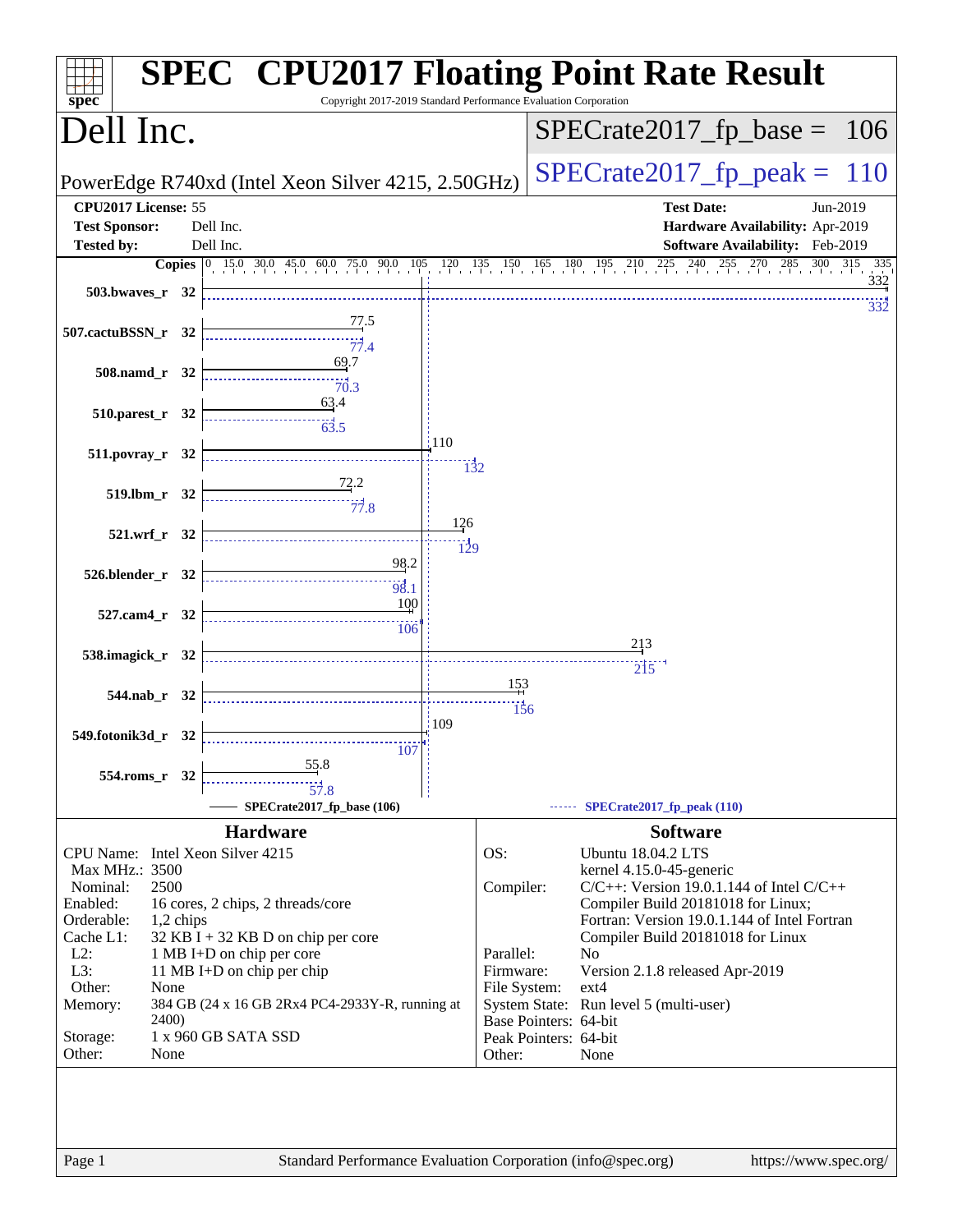| <b>SPEC CPU2017 Floating Point Rate Result</b><br>Copyright 2017-2019 Standard Performance Evaluation Corporation<br>spec <sup>®</sup> |                                         |                |            |                |              |                               |              |                                 |                |              |                |              |                                 |              |
|----------------------------------------------------------------------------------------------------------------------------------------|-----------------------------------------|----------------|------------|----------------|--------------|-------------------------------|--------------|---------------------------------|----------------|--------------|----------------|--------------|---------------------------------|--------------|
| Dell Inc.<br>$SPECrate2017_fp\_base = 106$                                                                                             |                                         |                |            |                |              |                               |              |                                 |                |              |                |              |                                 |              |
| $SPECTate2017$ _fp_peak = 110<br>PowerEdge R740xd (Intel Xeon Silver 4215, 2.50GHz)                                                    |                                         |                |            |                |              |                               |              |                                 |                |              |                |              |                                 |              |
|                                                                                                                                        | CPU <sub>2017</sub> License: 55         |                |            |                |              | <b>Test Date:</b><br>Jun-2019 |              |                                 |                |              |                |              |                                 |              |
| <b>Test Sponsor:</b>                                                                                                                   | Dell Inc.                               |                |            |                |              |                               |              | Hardware Availability: Apr-2019 |                |              |                |              |                                 |              |
| <b>Tested by:</b>                                                                                                                      | Dell Inc.                               |                |            |                |              |                               |              |                                 |                |              |                |              | Software Availability: Feb-2019 |              |
| <b>Results Table</b>                                                                                                                   |                                         |                |            |                |              |                               |              |                                 |                |              |                |              |                                 |              |
|                                                                                                                                        |                                         |                |            | <b>Base</b>    |              |                               |              |                                 |                |              | Peak           |              |                                 |              |
| <b>Benchmark</b>                                                                                                                       | <b>Copies</b>                           | <b>Seconds</b> | Ratio      | <b>Seconds</b> | <b>Ratio</b> | <b>Seconds</b>                | <b>Ratio</b> | <b>Copies</b>                   | <b>Seconds</b> | <b>Ratio</b> | <b>Seconds</b> | <b>Ratio</b> | <b>Seconds</b>                  | <b>Ratio</b> |
| 503.bwaves r                                                                                                                           | 32                                      | 965            | 332        | 967            | 332          |                               |              | 32                              | 967            | 332          | 966            | 332          |                                 |              |
| 507.cactuBSSN r                                                                                                                        | 32                                      | 522            | 77.6       | 522            | 77.5         |                               |              | 32                              | 522            | 77.6         | 523            | 77.4         |                                 |              |
| 508.namd_r                                                                                                                             | 32                                      | 436            | 69.7       | 434            | 70.1         |                               |              | 32                              | 433            | 70.3         | 432            | 70.4         |                                 |              |
| 510.parest_r                                                                                                                           | 32                                      | 1315           | 63.7       | 1321           | 63.4         |                               |              | 32                              | 1318           | 63.5         | 1318           | 63.5         |                                 |              |
| $511$ .povray r                                                                                                                        | 32                                      | 677            | <b>110</b> | 674            | 111          |                               |              | 32                              | 565            | 132          | 567            | <b>132</b>   |                                 |              |
| 519.lbm r                                                                                                                              | 32                                      | 467            | 72.2       | 467            | 72.2         |                               |              | 32                              | 433            | 77.8         | 434            | 77.8         |                                 |              |
| 521.wrf r                                                                                                                              | 32                                      | 568            | 126        | 566            | 127          |                               |              | 32                              | 555            | 129          | 553            | 130          |                                 |              |
| 526.blender r                                                                                                                          | 32                                      | 496            | 98.2       | 496            | 98.2         |                               |              | 32                              | 497            | 98.1         | 496            | 98.2         |                                 |              |
| 527.cam4 r                                                                                                                             | 32                                      | 548            | 102        | 557            | 100          |                               |              | 32                              | 530            | <b>106</b>   | 525            | 107          |                                 |              |
| 538.imagick_r                                                                                                                          | 32                                      | 374            | 213        | 373            | 213          |                               |              | 32                              | 371            | 215          | 354            | 225          |                                 |              |
| 544.nab r                                                                                                                              | 32                                      | 352            | 153        | 345            | 156          |                               |              | 32                              | 346            | <b>156</b>   | 346            | 156          |                                 |              |
| 549.fotonik3d r                                                                                                                        | 32                                      | 1148           | 109        | 1148           | 109          |                               |              | 32                              | <b>1160</b>    | 107          | 1156           | 108          |                                 |              |
| 554.roms_r                                                                                                                             | 32                                      | 911            | 55.8       | 911            | 55.8         |                               |              | 32                              | 879            | 57.8         | 880            | 57.8         |                                 |              |
| $SPECrate2017_fp\_base =$                                                                                                              |                                         |                | 106        |                |              |                               |              |                                 |                |              |                |              |                                 |              |
|                                                                                                                                        | $SPECrate2017_fp\_peak =$<br><b>110</b> |                |            |                |              |                               |              |                                 |                |              |                |              |                                 |              |

Results appear in the [order in which they were run.](http://www.spec.org/auto/cpu2017/Docs/result-fields.html#RunOrder) Bold underlined text [indicates a median measurement.](http://www.spec.org/auto/cpu2017/Docs/result-fields.html#Median)

#### **[Submit Notes](http://www.spec.org/auto/cpu2017/Docs/result-fields.html#SubmitNotes)**

 The numactl mechanism was used to bind copies to processors. The config file option 'submit' was used to generate numactl commands to bind each copy to a specific processor. For details, please see the config file.

### **[Operating System Notes](http://www.spec.org/auto/cpu2017/Docs/result-fields.html#OperatingSystemNotes)**

Stack size set to unlimited using "ulimit -s unlimited"

#### **[General Notes](http://www.spec.org/auto/cpu2017/Docs/result-fields.html#GeneralNotes)**

Environment variables set by runcpu before the start of the run: LD\_LIBRARY\_PATH = "/home/cpu2017/lib/ia32:/home/cpu2017/lib/intel64" Binaries compiled on a system with 1x Intel Core i9-7900X CPU + 32GB RAM memory using Redhat Enterprise Linux 7.5 NA: The test sponsor attests, as of date of publication, that CVE-2017-5754 (Meltdown) is mitigated in the system as tested and documented. Yes: The test sponsor attests, as of date of publication, that CVE-2017-5753 (Spectre variant 1) is mitigated in the system as tested and documented. Yes: The test sponsor attests, as of date of publication, that CVE-2017-5715 (Spectre variant 2) is mitigated in the system as tested and documented. Prior to runcpu invocation Transparent Huge Pages enabled by default sync; echo 3> /proc/sys/vm/drop\_caches

**(Continued on next page)**

|  | Page 2 | Standard Performance Evaluation Corporation (info@spec.org) | https://www.spec.org/ $\vert$ |
|--|--------|-------------------------------------------------------------|-------------------------------|
|--|--------|-------------------------------------------------------------|-------------------------------|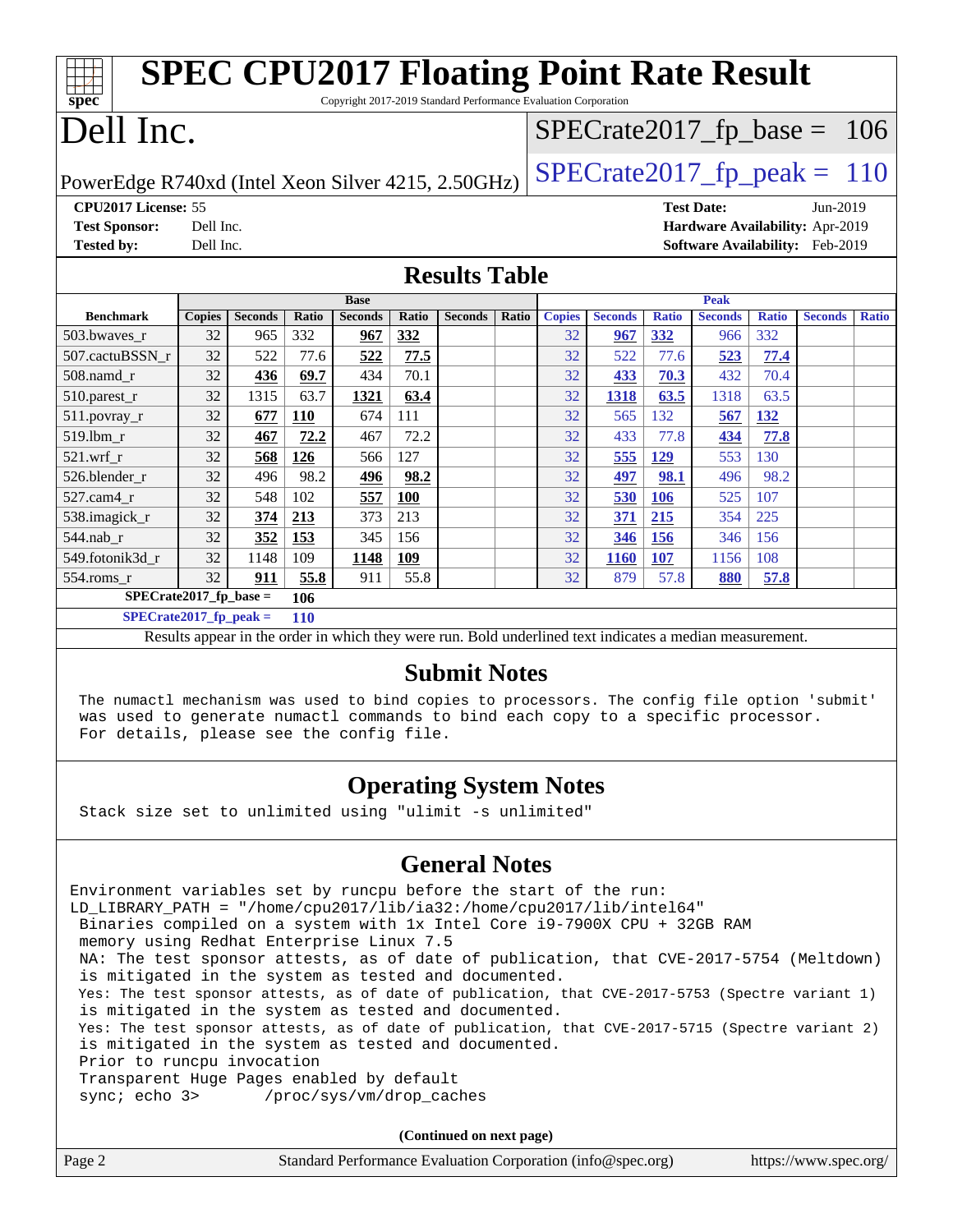| <b>SPEC CPU2017 Floating Point Rate Result</b><br>spec <sup>®</sup>                                                                                                                                                                                                                                                                                                                                                                                                                                                                                                                                                                                                                                                                                                                                                                                                                                                                                                                                                                                                                                                                                                                                                                                                             | Copyright 2017-2019 Standard Performance Evaluation Corporation |                               |                                                                                |
|---------------------------------------------------------------------------------------------------------------------------------------------------------------------------------------------------------------------------------------------------------------------------------------------------------------------------------------------------------------------------------------------------------------------------------------------------------------------------------------------------------------------------------------------------------------------------------------------------------------------------------------------------------------------------------------------------------------------------------------------------------------------------------------------------------------------------------------------------------------------------------------------------------------------------------------------------------------------------------------------------------------------------------------------------------------------------------------------------------------------------------------------------------------------------------------------------------------------------------------------------------------------------------|-----------------------------------------------------------------|-------------------------------|--------------------------------------------------------------------------------|
| Dell Inc.                                                                                                                                                                                                                                                                                                                                                                                                                                                                                                                                                                                                                                                                                                                                                                                                                                                                                                                                                                                                                                                                                                                                                                                                                                                                       |                                                                 | $SPECrate2017_fp\_base = 106$ |                                                                                |
| PowerEdge R740xd (Intel Xeon Silver 4215, 2.50GHz)                                                                                                                                                                                                                                                                                                                                                                                                                                                                                                                                                                                                                                                                                                                                                                                                                                                                                                                                                                                                                                                                                                                                                                                                                              |                                                                 | $SPECrate2017fp peak = 110$   |                                                                                |
| CPU2017 License: 55<br><b>Test Sponsor:</b><br>Dell Inc.<br><b>Tested by:</b><br>Dell Inc.                                                                                                                                                                                                                                                                                                                                                                                                                                                                                                                                                                                                                                                                                                                                                                                                                                                                                                                                                                                                                                                                                                                                                                                      |                                                                 | <b>Test Date:</b>             | Jun-2019<br>Hardware Availability: Apr-2019<br>Software Availability: Feb-2019 |
|                                                                                                                                                                                                                                                                                                                                                                                                                                                                                                                                                                                                                                                                                                                                                                                                                                                                                                                                                                                                                                                                                                                                                                                                                                                                                 | <b>General Notes (Continued)</b>                                |                               |                                                                                |
| runcpu command invoked through numactl i.e.:<br>numactl --interleave=all runcpu <etc></etc>                                                                                                                                                                                                                                                                                                                                                                                                                                                                                                                                                                                                                                                                                                                                                                                                                                                                                                                                                                                                                                                                                                                                                                                     |                                                                 |                               |                                                                                |
|                                                                                                                                                                                                                                                                                                                                                                                                                                                                                                                                                                                                                                                                                                                                                                                                                                                                                                                                                                                                                                                                                                                                                                                                                                                                                 | <b>Platform Notes</b>                                           |                               |                                                                                |
| BIOS settings:<br>ADDDC setting disabled<br>Sub NUMA Cluster enabled<br>Virtualization Technology disabled<br>DCU Streamer Prefetcher disabled<br>System Profile set to Custom<br>CPU Performance set to Maximum Performance<br>C States set to Autonomous<br>C1E disabled<br>Uncore Frequency set to Dynamic<br>Energy Efficiency Policy set to Performance<br>Memory Patrol Scrub disabled<br>Logical Processor enabled<br>CPU Interconnect Bus Link Power Management disabled<br>PCI ASPM L1 Link Power Management disabled<br>Sysinfo program /home/cpu2017/bin/sysinfo<br>Rev: r5974 of 2018-05-19 9bcde8f2999c33d61f64985e45859ea9<br>running on intel-sut Sun Jun 9 22:10:39 2019<br>SUT (System Under Test) info as seen by some common utilities.<br>For more information on this section, see<br>https://www.spec.org/cpu2017/Docs/config.html#sysinfo<br>From /proc/cpuinfo<br>model name: $Intel(R)$ Xeon(R) Silver 4215 CPU @ 2.50GHz<br>"physical id"s (chips)<br>2<br>32 "processors"<br>cores, siblings (Caution: counting these is hw and system dependent. The following<br>excerpts from /proc/cpuinfo might not be reliable. Use with caution.)<br>cpu cores : 8<br>siblings : 16<br>physical 0: cores 0 1 2 3 4 5 6 7<br>physical 1: cores 0 1 2 3 4 5 6 7 |                                                                 |                               |                                                                                |
| From lscpu:<br>Architecture:<br>x86_64<br>CPU $op-mode(s):$ 32-bit, 64-bit<br>Byte Order:<br>CPU(s):<br>32<br>On-line CPU(s) list: $0-31$<br>Thread(s) per core:<br>2                                                                                                                                                                                                                                                                                                                                                                                                                                                                                                                                                                                                                                                                                                                                                                                                                                                                                                                                                                                                                                                                                                           | Little Endian                                                   |                               |                                                                                |
|                                                                                                                                                                                                                                                                                                                                                                                                                                                                                                                                                                                                                                                                                                                                                                                                                                                                                                                                                                                                                                                                                                                                                                                                                                                                                 | (Continued on next page)                                        |                               |                                                                                |
| Page 3                                                                                                                                                                                                                                                                                                                                                                                                                                                                                                                                                                                                                                                                                                                                                                                                                                                                                                                                                                                                                                                                                                                                                                                                                                                                          | Standard Performance Evaluation Corporation (info@spec.org)     |                               | https://www.spec.org/                                                          |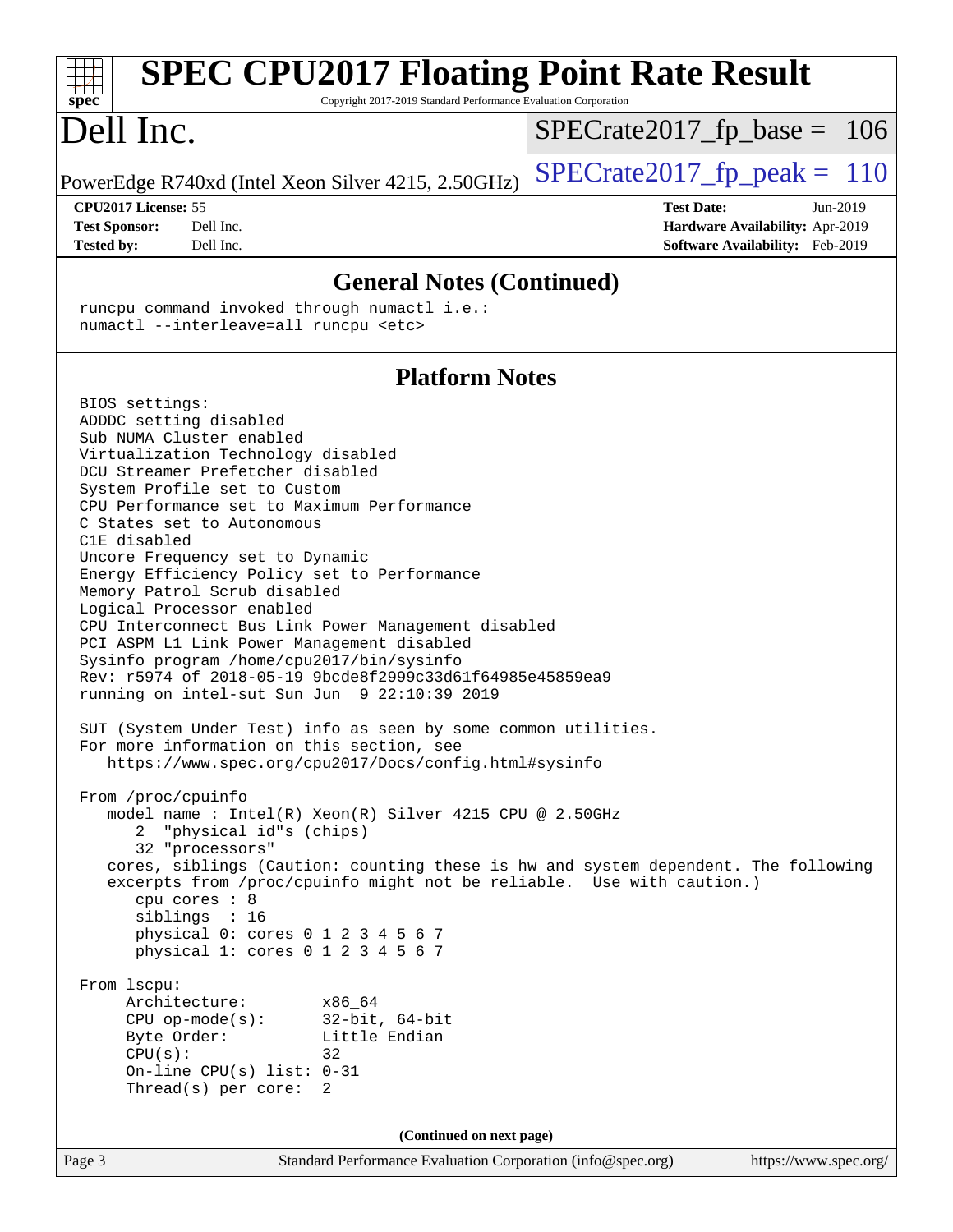| $spec^*$                                                                                                                                                                                                                                                                                                                                                                                                                                                                               | <b>SPEC CPU2017 Floating Point Rate Result</b><br>Copyright 2017-2019 Standard Performance Evaluation Corporation                                                                                                                                                                                                                                                                                                                                                                                                                                                                                                                                                                                                                                                                                                                                                                                                                                                                                                                                                                                                                                                                                                 |                               |                                                                                |  |  |
|----------------------------------------------------------------------------------------------------------------------------------------------------------------------------------------------------------------------------------------------------------------------------------------------------------------------------------------------------------------------------------------------------------------------------------------------------------------------------------------|-------------------------------------------------------------------------------------------------------------------------------------------------------------------------------------------------------------------------------------------------------------------------------------------------------------------------------------------------------------------------------------------------------------------------------------------------------------------------------------------------------------------------------------------------------------------------------------------------------------------------------------------------------------------------------------------------------------------------------------------------------------------------------------------------------------------------------------------------------------------------------------------------------------------------------------------------------------------------------------------------------------------------------------------------------------------------------------------------------------------------------------------------------------------------------------------------------------------|-------------------------------|--------------------------------------------------------------------------------|--|--|
| Dell Inc.                                                                                                                                                                                                                                                                                                                                                                                                                                                                              |                                                                                                                                                                                                                                                                                                                                                                                                                                                                                                                                                                                                                                                                                                                                                                                                                                                                                                                                                                                                                                                                                                                                                                                                                   | $SPECTate2017_fp\_base = 106$ |                                                                                |  |  |
| PowerEdge R740xd (Intel Xeon Silver 4215, 2.50GHz)                                                                                                                                                                                                                                                                                                                                                                                                                                     |                                                                                                                                                                                                                                                                                                                                                                                                                                                                                                                                                                                                                                                                                                                                                                                                                                                                                                                                                                                                                                                                                                                                                                                                                   | $SPECrate2017_fp\_peak = 110$ |                                                                                |  |  |
| CPU2017 License: 55<br><b>Test Sponsor:</b><br>Dell Inc.<br>Dell Inc.<br><b>Tested by:</b>                                                                                                                                                                                                                                                                                                                                                                                             |                                                                                                                                                                                                                                                                                                                                                                                                                                                                                                                                                                                                                                                                                                                                                                                                                                                                                                                                                                                                                                                                                                                                                                                                                   | <b>Test Date:</b>             | Jun-2019<br>Hardware Availability: Apr-2019<br>Software Availability: Feb-2019 |  |  |
|                                                                                                                                                                                                                                                                                                                                                                                                                                                                                        |                                                                                                                                                                                                                                                                                                                                                                                                                                                                                                                                                                                                                                                                                                                                                                                                                                                                                                                                                                                                                                                                                                                                                                                                                   |                               |                                                                                |  |  |
|                                                                                                                                                                                                                                                                                                                                                                                                                                                                                        | <b>Platform Notes (Continued)</b>                                                                                                                                                                                                                                                                                                                                                                                                                                                                                                                                                                                                                                                                                                                                                                                                                                                                                                                                                                                                                                                                                                                                                                                 |                               |                                                                                |  |  |
| $Core(s)$ per socket:<br>Socket(s):<br>NUMA $node(s):$<br>Vendor ID:<br>CPU family:<br>Model:<br>Model name:<br>Stepping:<br>CPU MHz:<br>BogoMIPS:<br>Virtualization:<br>Lld cache:<br>Lli cache:<br>L2 cache:<br>$L3$ cache:<br>NUMA $node0$ $CPU(s):$<br>NUMA nodel $CPU(s):$<br>Flaqs:<br>/proc/cpuinfo cache data<br>cache size : 11264 KB<br>From numactl --hardware WARNING: a numactl 'node' might or might not correspond to a<br>physical chip.<br>$available: 2 nodes (0-1)$ | 8<br>2<br>2<br>GenuineIntel<br>6<br>85<br>$Intel(R) Xeon(R) Silver 4215 CPU @ 2.50GHz$<br>6<br>3141.692<br>5000.00<br>$VT - x$<br>32K<br>32K<br>1024K<br>11264K<br>0, 2, 4, 6, 8, 10, 12, 14, 16, 18, 20, 22, 24, 26, 28, 30<br>1, 3, 5, 7, 9, 11, 13, 15, 17, 19, 21, 23, 25, 27, 29, 31<br>fpu vme de pse tsc msr pae mce cx8 apic sep mtrr pge mca cmov<br>pat pse36 clflush dts acpi mmx fxsr sse sse2 ss ht tm pbe syscall nx pdpelgb rdtscp<br>lm constant_tsc art arch_perfmon pebs bts rep_good nopl xtopology nonstop_tsc cpuid<br>aperfmperf pni pclmulqdq dtes64 monitor ds_cpl vmx smx est tm2 ssse3 sdbg fma cx16<br>xtpr pdcm pcid dca sse4_1 sse4_2 x2apic movbe popcnt aes xsave avx f16c rdrand<br>lahf_lm abm 3dnowprefetch cpuid_fault epb cat_13 cdp_13 invpcid_single ssbd mba ibrs<br>ibpb stibp ibrs_enhanced tpr_shadow vnmi flexpriority ept vpid fsgsbase tsc_adjust<br>bmil hle avx2 smep bmi2 erms invpcid rtm cqm mpx rdt_a avx512f avx512dq rdseed adx<br>smap clflushopt clwb intel_pt avx512cd avx512bw avx512vl xsaveopt xsavec xgetbvl<br>xsaves cqm_llc cqm_occup_llc cqm_mbm_total cqm_mbm_local dtherm ida arat pln pts pku<br>ospke avx512_vnni flush_l1d arch_capabilities |                               |                                                                                |  |  |
| node 0 cpus: 0 2 4 6 8 10 12 14 16 18 20 22 24 26 28 30<br>node 0 size: 191936 MB<br>node 0 free: 191052 MB<br>node 1 cpus: 1 3 5 7 9 11 13 15 17 19 21 23 25 27 29 31<br>node 1 size: 193511 MB<br>node 1 free: 192641 MB                                                                                                                                                                                                                                                             |                                                                                                                                                                                                                                                                                                                                                                                                                                                                                                                                                                                                                                                                                                                                                                                                                                                                                                                                                                                                                                                                                                                                                                                                                   |                               |                                                                                |  |  |
| node distances:<br>node<br>$\overline{\phantom{0}}$<br>1<br>0 :<br>10<br>21<br>21 10<br>1:<br>From /proc/meminfo                                                                                                                                                                                                                                                                                                                                                                       |                                                                                                                                                                                                                                                                                                                                                                                                                                                                                                                                                                                                                                                                                                                                                                                                                                                                                                                                                                                                                                                                                                                                                                                                                   |                               |                                                                                |  |  |
|                                                                                                                                                                                                                                                                                                                                                                                                                                                                                        |                                                                                                                                                                                                                                                                                                                                                                                                                                                                                                                                                                                                                                                                                                                                                                                                                                                                                                                                                                                                                                                                                                                                                                                                                   |                               |                                                                                |  |  |
| Page 4                                                                                                                                                                                                                                                                                                                                                                                                                                                                                 | (Continued on next page)<br>Standard Performance Evaluation Corporation (info@spec.org)                                                                                                                                                                                                                                                                                                                                                                                                                                                                                                                                                                                                                                                                                                                                                                                                                                                                                                                                                                                                                                                                                                                           |                               | https://www.spec.org/                                                          |  |  |
|                                                                                                                                                                                                                                                                                                                                                                                                                                                                                        |                                                                                                                                                                                                                                                                                                                                                                                                                                                                                                                                                                                                                                                                                                                                                                                                                                                                                                                                                                                                                                                                                                                                                                                                                   |                               |                                                                                |  |  |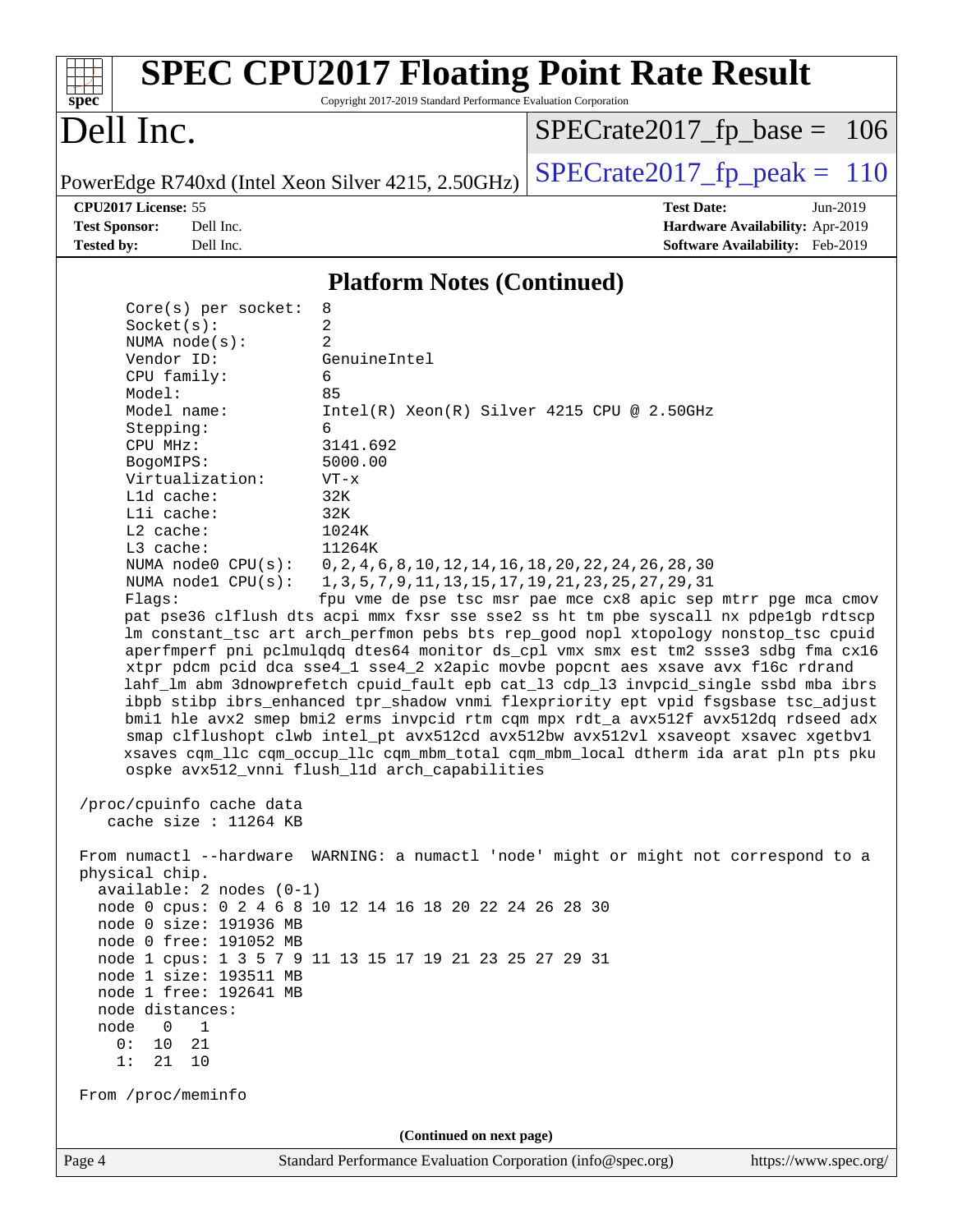| <b>SPEC CPU2017 Floating Point Rate Result</b><br>Copyright 2017-2019 Standard Performance Evaluation Corporation<br>$spec^*$                                                                                                                                                                                                                                                                                                                                                                       |                                                                  |  |  |  |
|-----------------------------------------------------------------------------------------------------------------------------------------------------------------------------------------------------------------------------------------------------------------------------------------------------------------------------------------------------------------------------------------------------------------------------------------------------------------------------------------------------|------------------------------------------------------------------|--|--|--|
| Dell Inc.                                                                                                                                                                                                                                                                                                                                                                                                                                                                                           | $SPECrate2017_fp\_base = 106$                                    |  |  |  |
| PowerEdge R740xd (Intel Xeon Silver 4215, 2.50GHz)                                                                                                                                                                                                                                                                                                                                                                                                                                                  | $SPECrate2017fp peak = 110$                                      |  |  |  |
| CPU2017 License: 55<br>Dell Inc.<br><b>Test Sponsor:</b>                                                                                                                                                                                                                                                                                                                                                                                                                                            | <b>Test Date:</b><br>Jun-2019<br>Hardware Availability: Apr-2019 |  |  |  |
| Dell Inc.<br><b>Tested by:</b>                                                                                                                                                                                                                                                                                                                                                                                                                                                                      | Software Availability: Feb-2019                                  |  |  |  |
| <b>Platform Notes (Continued)</b>                                                                                                                                                                                                                                                                                                                                                                                                                                                                   |                                                                  |  |  |  |
| 394698568 kB<br>MemTotal:                                                                                                                                                                                                                                                                                                                                                                                                                                                                           |                                                                  |  |  |  |
| HugePages_Total:<br>0<br>Hugepagesize:<br>2048 kB                                                                                                                                                                                                                                                                                                                                                                                                                                                   |                                                                  |  |  |  |
| /usr/bin/lsb_release -d<br>Ubuntu 18.04.2 LTS                                                                                                                                                                                                                                                                                                                                                                                                                                                       |                                                                  |  |  |  |
| From /etc/*release* /etc/*version*<br>debian_version: buster/sid<br>os-release:<br>NAME="Ubuntu"<br>VERSION="18.04.2 LTS (Bionic Beaver)"<br>ID=ubuntu<br>ID LIKE=debian<br>PRETTY_NAME="Ubuntu 18.04.2 LTS"<br>VERSION_ID="18.04"<br>HOME_URL="https://www.ubuntu.com/"<br>SUPPORT_URL="https://help.ubuntu.com/"<br>uname $-a$ :<br>Linux intel-sut 4.15.0-45-generic #48-Ubuntu SMP Tue Jan 29 16:28:13 UTC 2019 x86_64<br>x86_64 x86_64 GNU/Linux<br>Kernel self-reported vulnerability status: |                                                                  |  |  |  |
| CVE-2017-5754 (Meltdown):<br>Not affected<br>CVE-2017-5753 (Spectre variant 1): Mitigation: __user pointer sanitization<br>CVE-2017-5715 (Spectre variant 2): Mitigation: Enhanced IBRS, IBPB                                                                                                                                                                                                                                                                                                       |                                                                  |  |  |  |
| run-level 5 Jun 9 $16:11$                                                                                                                                                                                                                                                                                                                                                                                                                                                                           |                                                                  |  |  |  |
| SPEC is set to: /home/cpu2017<br>Type Size Used Avail Use% Mounted on<br>Filesystem<br>/dev/sda2<br>ext4 439G<br>21G 396G<br>$5\%$ /                                                                                                                                                                                                                                                                                                                                                                |                                                                  |  |  |  |
| Additional information from dmidecode follows. WARNING: Use caution when you interpret<br>this section. The 'dmidecode' program reads system data which is "intended to allow<br>hardware to be accurately determined", but the intent may not be met, as there are<br>frequent changes to hardware, firmware, and the "DMTF SMBIOS" standard.<br>BIOS Dell Inc. 2.1.8 04/30/2019<br>Memory:<br>24x 00AD00B300AD HMA82GR7CJR8N-WM 16 GB 2 rank 2933, configured at 2400                             |                                                                  |  |  |  |
| (End of data from sysinfo program)                                                                                                                                                                                                                                                                                                                                                                                                                                                                  |                                                                  |  |  |  |
|                                                                                                                                                                                                                                                                                                                                                                                                                                                                                                     |                                                                  |  |  |  |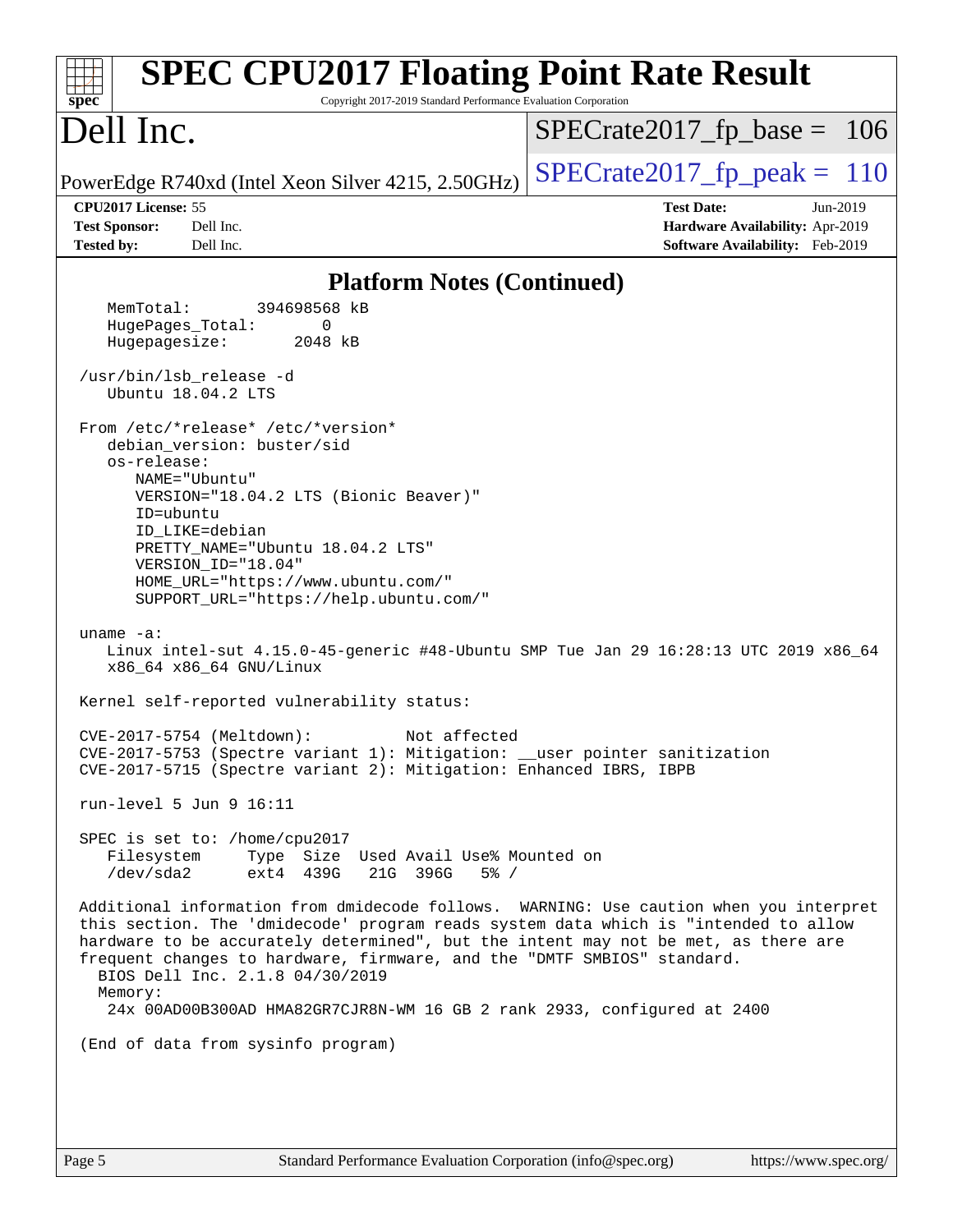| <b>SPEC CPU2017 Floating Point Rate Result</b><br>Copyright 2017-2019 Standard Performance Evaluation Corporation<br>$spec^*$                                                                                                                                                                         |                                                                                                       |  |  |  |  |
|-------------------------------------------------------------------------------------------------------------------------------------------------------------------------------------------------------------------------------------------------------------------------------------------------------|-------------------------------------------------------------------------------------------------------|--|--|--|--|
| Dell Inc.                                                                                                                                                                                                                                                                                             | $SPECrate2017_fp\_base =$<br><sup>106</sup>                                                           |  |  |  |  |
| PowerEdge R740xd (Intel Xeon Silver 4215, 2.50GHz)                                                                                                                                                                                                                                                    | $SPECrate2017_fp\_peak = 110$                                                                         |  |  |  |  |
| CPU2017 License: 55<br><b>Test Sponsor:</b><br>Dell Inc.<br><b>Tested by:</b><br>Dell Inc.                                                                                                                                                                                                            | <b>Test Date:</b><br>$Jun-2019$<br>Hardware Availability: Apr-2019<br>Software Availability: Feb-2019 |  |  |  |  |
| <b>Compiler Version Notes</b>                                                                                                                                                                                                                                                                         |                                                                                                       |  |  |  |  |
| CC 519.1bm_r(base) 538.imagick_r(base, peak) 544.nab_r(base, peak)                                                                                                                                                                                                                                    | =====================                                                                                 |  |  |  |  |
| Intel(R) C Intel(R) 64 Compiler for applications running on Intel(R) 64,<br>Version 19.0.1.144 Build 20181018<br>Copyright (C) 1985-2018 Intel Corporation. All rights reserved.                                                                                                                      |                                                                                                       |  |  |  |  |
| $519.1bm_r(peak)$<br>CC                                                                                                                                                                                                                                                                               |                                                                                                       |  |  |  |  |
| Intel(R) C Intel(R) 64 Compiler for applications running on Intel(R) 64,<br>Version 19.0.1.144 Build 20181018<br>Copyright (C) 1985-2018 Intel Corporation. All rights reserved.                                                                                                                      |                                                                                                       |  |  |  |  |
| $CXXC 508.namd_r(base) 510.parest_r(base, peak)$                                                                                                                                                                                                                                                      |                                                                                                       |  |  |  |  |
| Intel(R) $C++$ Intel(R) 64 Compiler for applications running on Intel(R) 64,<br>Version 19.0.1.144 Build 20181018<br>Copyright (C) 1985-2018 Intel Corporation. All rights reserved.                                                                                                                  |                                                                                                       |  |  |  |  |
| CXXC $508.namd_r(peak)$                                                                                                                                                                                                                                                                               |                                                                                                       |  |  |  |  |
| Intel(R) $C++$ Intel(R) 64 Compiler for applications running on Intel(R) 64,<br>Version 19.0.1.144 Build 20181018<br>Copyright (C) 1985-2018 Intel Corporation. All rights reserved.<br>-----------------------------                                                                                 |                                                                                                       |  |  |  |  |
| CC 511.povray_r(base) 526.blender_r(base, peak)<br>-------------------------                                                                                                                                                                                                                          |                                                                                                       |  |  |  |  |
| Intel(R) $C++$ Intel(R) 64 Compiler for applications running on Intel(R) 64,<br>Version 19.0.1.144 Build 20181018<br>Copyright (C) 1985-2018 Intel Corporation. All rights reserved.<br>Intel(R) C Intel(R) 64 Compiler for applications running on Intel(R) 64,<br>Version 19.0.1.144 Build 20181018 |                                                                                                       |  |  |  |  |
| Copyright (C) 1985-2018 Intel Corporation. All rights reserved.                                                                                                                                                                                                                                       |                                                                                                       |  |  |  |  |
| $CC = 511. povray_r (peak)$                                                                                                                                                                                                                                                                           |                                                                                                       |  |  |  |  |
| Intel(R) $C++$ Intel(R) 64 Compiler for applications running on Intel(R) 64,                                                                                                                                                                                                                          |                                                                                                       |  |  |  |  |
| (Continued on next page)<br>Standard Performance Evaluation Corporation (info@spec.org)                                                                                                                                                                                                               | https://www.spec.org/                                                                                 |  |  |  |  |
| Page 6                                                                                                                                                                                                                                                                                                |                                                                                                       |  |  |  |  |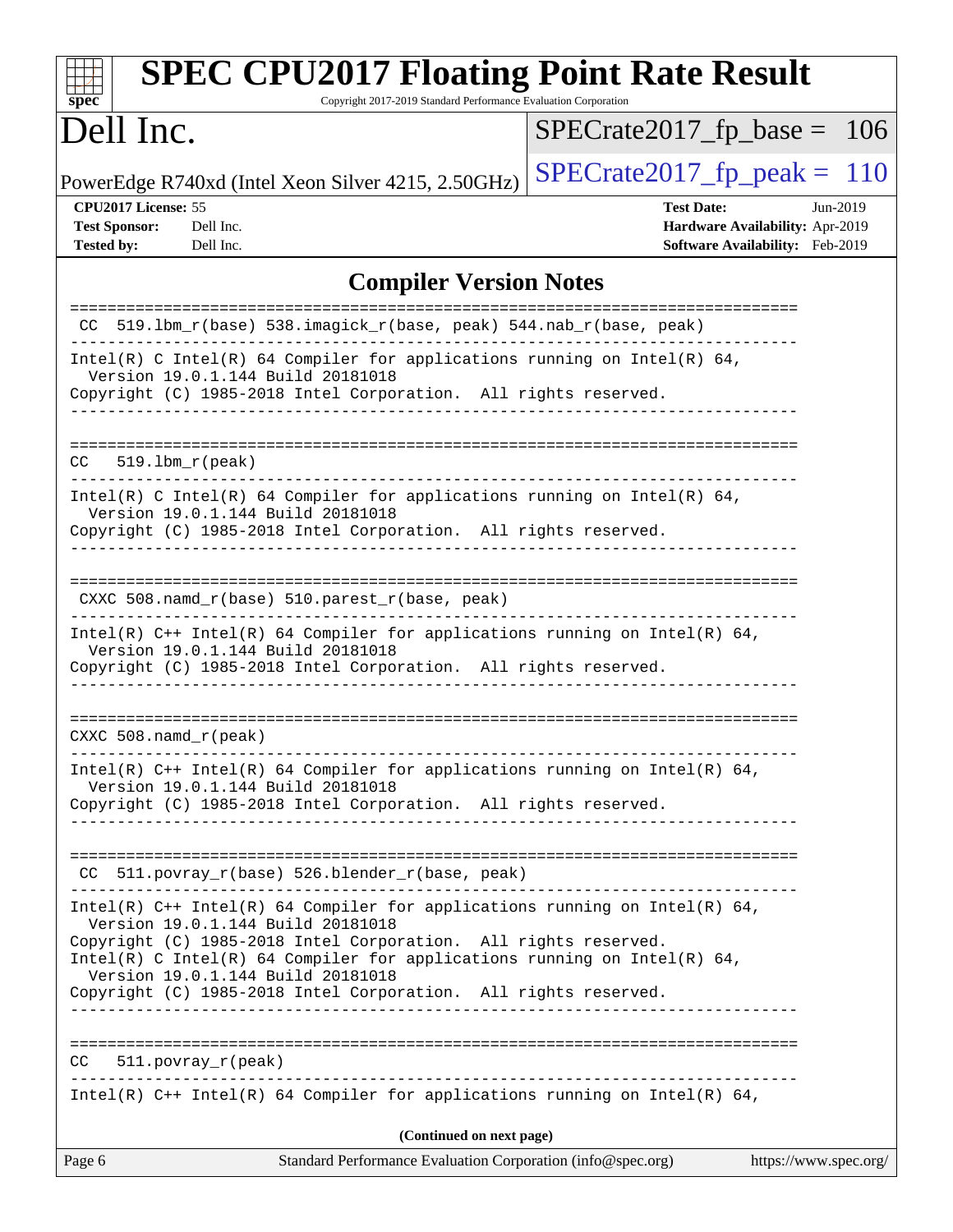| <b>SPEC CPU2017 Floating Point Rate Result</b><br>Copyright 2017-2019 Standard Performance Evaluation Corporation<br>$spec^*$                                                                                                                                                                                                                                                                                                                                                                                                                                        |                                                                                                            |
|----------------------------------------------------------------------------------------------------------------------------------------------------------------------------------------------------------------------------------------------------------------------------------------------------------------------------------------------------------------------------------------------------------------------------------------------------------------------------------------------------------------------------------------------------------------------|------------------------------------------------------------------------------------------------------------|
| Dell Inc.                                                                                                                                                                                                                                                                                                                                                                                                                                                                                                                                                            | $SPECrate2017_fp\_base = 106$                                                                              |
| PowerEdge R740xd (Intel Xeon Silver 4215, 2.50GHz)                                                                                                                                                                                                                                                                                                                                                                                                                                                                                                                   | $SPECTate2017$ fp peak = 110                                                                               |
| CPU2017 License: 55<br><b>Test Sponsor:</b><br>Dell Inc.<br><b>Tested by:</b><br>Dell Inc.                                                                                                                                                                                                                                                                                                                                                                                                                                                                           | <b>Test Date:</b><br>Jun-2019<br>Hardware Availability: Apr-2019<br><b>Software Availability:</b> Feb-2019 |
| <b>Compiler Version Notes (Continued)</b>                                                                                                                                                                                                                                                                                                                                                                                                                                                                                                                            |                                                                                                            |
| Version 19.0.1.144 Build 20181018<br>Copyright (C) 1985-2018 Intel Corporation. All rights reserved.<br>Intel(R) C Intel(R) 64 Compiler for applications running on Intel(R) 64,<br>Version 19.0.1.144 Build 20181018<br>Copyright (C) 1985-2018 Intel Corporation. All rights reserved.<br><u>___________________</u>                                                                                                                                                                                                                                               |                                                                                                            |
| FC 507.cactuBSSN_r(base, peak)                                                                                                                                                                                                                                                                                                                                                                                                                                                                                                                                       |                                                                                                            |
| Intel(R) $C++$ Intel(R) 64 Compiler for applications running on Intel(R) 64,<br>Version 19.0.1.144 Build 20181018<br>Copyright (C) 1985-2018 Intel Corporation. All rights reserved.<br>Intel(R) C Intel(R) 64 Compiler for applications running on Intel(R) 64,<br>Version 19.0.1.144 Build 20181018<br>Copyright (C) 1985-2018 Intel Corporation. All rights reserved.<br>$Intel(R)$ Fortran Intel(R) 64 Compiler for applications running on Intel(R)<br>64, Version 19.0.1.144 Build 20181018<br>Copyright (C) 1985-2018 Intel Corporation. All rights reserved. |                                                                                                            |
| FC 503.bwaves_r(base, peak) 549.fotonik3d_r(base, peak) 554.roms_r(base)<br>$Intel(R)$ Fortran Intel(R) 64 Compiler for applications running on Intel(R)                                                                                                                                                                                                                                                                                                                                                                                                             |                                                                                                            |
| 64, Version 19.0.1.144 Build 20181018<br>Copyright (C) 1985-2018 Intel Corporation. All rights reserved.                                                                                                                                                                                                                                                                                                                                                                                                                                                             |                                                                                                            |
| 554.roms r(peak)<br>FC.<br>.                                                                                                                                                                                                                                                                                                                                                                                                                                                                                                                                         |                                                                                                            |
| $Intel(R)$ Fortran Intel(R) 64 Compiler for applications running on Intel(R)<br>64, Version 19.0.1.144 Build 20181018<br>Copyright (C) 1985-2018 Intel Corporation. All rights reserved.                                                                                                                                                                                                                                                                                                                                                                             |                                                                                                            |
| $CC$ 521.wrf_r(base) 527.cam4_r(base)                                                                                                                                                                                                                                                                                                                                                                                                                                                                                                                                | -----------------------------------                                                                        |
| $Intel(R)$ Fortran Intel(R) 64 Compiler for applications running on Intel(R)<br>64, Version 19.0.1.144 Build 20181018<br>Copyright (C) 1985-2018 Intel Corporation. All rights reserved.<br>Intel(R) C Intel(R) 64 Compiler for applications running on Intel(R) 64,<br>Version 19.0.1.144 Build 20181018<br>Copyright (C) 1985-2018 Intel Corporation. All rights reserved.                                                                                                                                                                                         |                                                                                                            |
| (Continued on next page)                                                                                                                                                                                                                                                                                                                                                                                                                                                                                                                                             |                                                                                                            |
| Standard Performance Evaluation Corporation (info@spec.org)<br>Page 7                                                                                                                                                                                                                                                                                                                                                                                                                                                                                                | https://www.spec.org/                                                                                      |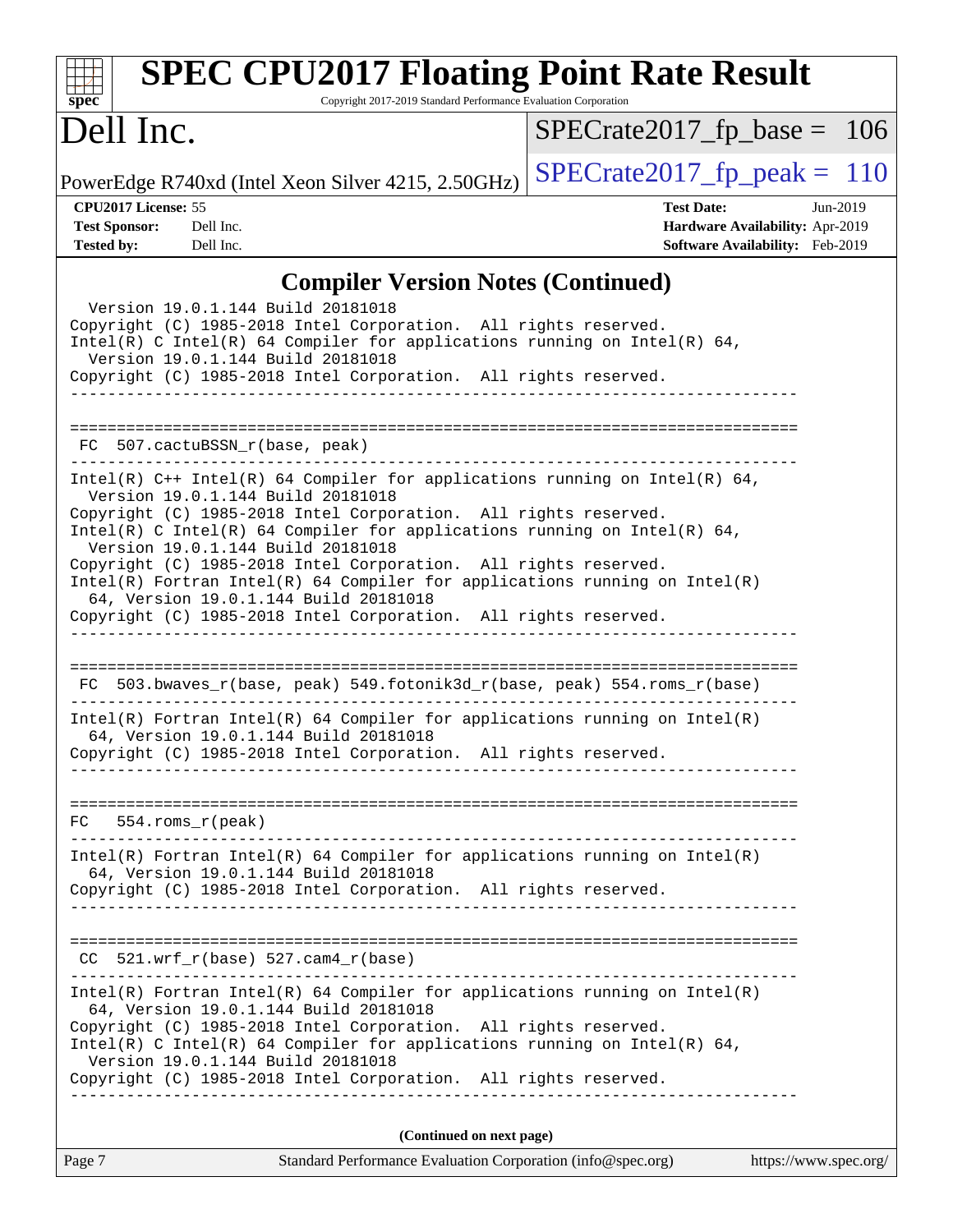| <b>SPEC CPU2017 Floating Point Rate Result</b><br>Spec<br>Copyright 2017-2019 Standard Performance Evaluation Corporation |           |                                                    |                   |                                 |  |
|---------------------------------------------------------------------------------------------------------------------------|-----------|----------------------------------------------------|-------------------|---------------------------------|--|
| Dell Inc.                                                                                                                 |           |                                                    |                   | $SPECrate2017_fp\_base = 106$   |  |
|                                                                                                                           |           | PowerEdge R740xd (Intel Xeon Silver 4215, 2.50GHz) |                   | $SPECrate2017_fp\_peak = 110$   |  |
| CPU2017 License: 55                                                                                                       |           |                                                    | <b>Test Date:</b> | Jun-2019                        |  |
| <b>Test Sponsor:</b>                                                                                                      | Dell Inc. |                                                    |                   | Hardware Availability: Apr-2019 |  |
| <b>Tested by:</b>                                                                                                         | Dell Inc. |                                                    |                   | Software Availability: Feb-2019 |  |
|                                                                                                                           |           | Compiler Version Notes (Continued)                 |                   |                                 |  |

#### **[Compiler Version Notes \(Continued\)](http://www.spec.org/auto/cpu2017/Docs/result-fields.html#CompilerVersionNotes)**

| 521.wrf $r(\text{peak})$ 527.cam4 $r(\text{peak})$<br>CC                                                                                                                         |  |  |  |  |  |
|----------------------------------------------------------------------------------------------------------------------------------------------------------------------------------|--|--|--|--|--|
| Intel(R) Fortran Intel(R) 64 Compiler for applications running on Intel(R)<br>64, Version 19.0.1.144 Build 20181018                                                              |  |  |  |  |  |
| Copyright (C) 1985-2018 Intel Corporation. All rights reserved.<br>Intel(R) C Intel(R) 64 Compiler for applications running on Intel(R) 64,<br>Version 19.0.1.144 Build 20181018 |  |  |  |  |  |
| Copyright (C) 1985-2018 Intel Corporation. All rights reserved.                                                                                                                  |  |  |  |  |  |

### **[Base Compiler Invocation](http://www.spec.org/auto/cpu2017/Docs/result-fields.html#BaseCompilerInvocation)**

[C benchmarks](http://www.spec.org/auto/cpu2017/Docs/result-fields.html#Cbenchmarks): [icc -m64 -std=c11](http://www.spec.org/cpu2017/results/res2019q3/cpu2017-20190624-15453.flags.html#user_CCbase_intel_icc_64bit_c11_33ee0cdaae7deeeab2a9725423ba97205ce30f63b9926c2519791662299b76a0318f32ddfffdc46587804de3178b4f9328c46fa7c2b0cd779d7a61945c91cd35)

[C++ benchmarks:](http://www.spec.org/auto/cpu2017/Docs/result-fields.html#CXXbenchmarks) [icpc -m64](http://www.spec.org/cpu2017/results/res2019q3/cpu2017-20190624-15453.flags.html#user_CXXbase_intel_icpc_64bit_4ecb2543ae3f1412ef961e0650ca070fec7b7afdcd6ed48761b84423119d1bf6bdf5cad15b44d48e7256388bc77273b966e5eb805aefd121eb22e9299b2ec9d9)

[Fortran benchmarks](http://www.spec.org/auto/cpu2017/Docs/result-fields.html#Fortranbenchmarks): [ifort -m64](http://www.spec.org/cpu2017/results/res2019q3/cpu2017-20190624-15453.flags.html#user_FCbase_intel_ifort_64bit_24f2bb282fbaeffd6157abe4f878425411749daecae9a33200eee2bee2fe76f3b89351d69a8130dd5949958ce389cf37ff59a95e7a40d588e8d3a57e0c3fd751)

[Benchmarks using both Fortran and C](http://www.spec.org/auto/cpu2017/Docs/result-fields.html#BenchmarksusingbothFortranandC): [ifort -m64](http://www.spec.org/cpu2017/results/res2019q3/cpu2017-20190624-15453.flags.html#user_CC_FCbase_intel_ifort_64bit_24f2bb282fbaeffd6157abe4f878425411749daecae9a33200eee2bee2fe76f3b89351d69a8130dd5949958ce389cf37ff59a95e7a40d588e8d3a57e0c3fd751) [icc -m64 -std=c11](http://www.spec.org/cpu2017/results/res2019q3/cpu2017-20190624-15453.flags.html#user_CC_FCbase_intel_icc_64bit_c11_33ee0cdaae7deeeab2a9725423ba97205ce30f63b9926c2519791662299b76a0318f32ddfffdc46587804de3178b4f9328c46fa7c2b0cd779d7a61945c91cd35)

[Benchmarks using both C and C++](http://www.spec.org/auto/cpu2017/Docs/result-fields.html#BenchmarksusingbothCandCXX): [icpc -m64](http://www.spec.org/cpu2017/results/res2019q3/cpu2017-20190624-15453.flags.html#user_CC_CXXbase_intel_icpc_64bit_4ecb2543ae3f1412ef961e0650ca070fec7b7afdcd6ed48761b84423119d1bf6bdf5cad15b44d48e7256388bc77273b966e5eb805aefd121eb22e9299b2ec9d9) [icc -m64 -std=c11](http://www.spec.org/cpu2017/results/res2019q3/cpu2017-20190624-15453.flags.html#user_CC_CXXbase_intel_icc_64bit_c11_33ee0cdaae7deeeab2a9725423ba97205ce30f63b9926c2519791662299b76a0318f32ddfffdc46587804de3178b4f9328c46fa7c2b0cd779d7a61945c91cd35)

[Benchmarks using Fortran, C, and C++:](http://www.spec.org/auto/cpu2017/Docs/result-fields.html#BenchmarksusingFortranCandCXX) [icpc -m64](http://www.spec.org/cpu2017/results/res2019q3/cpu2017-20190624-15453.flags.html#user_CC_CXX_FCbase_intel_icpc_64bit_4ecb2543ae3f1412ef961e0650ca070fec7b7afdcd6ed48761b84423119d1bf6bdf5cad15b44d48e7256388bc77273b966e5eb805aefd121eb22e9299b2ec9d9) [icc -m64 -std=c11](http://www.spec.org/cpu2017/results/res2019q3/cpu2017-20190624-15453.flags.html#user_CC_CXX_FCbase_intel_icc_64bit_c11_33ee0cdaae7deeeab2a9725423ba97205ce30f63b9926c2519791662299b76a0318f32ddfffdc46587804de3178b4f9328c46fa7c2b0cd779d7a61945c91cd35) [ifort -m64](http://www.spec.org/cpu2017/results/res2019q3/cpu2017-20190624-15453.flags.html#user_CC_CXX_FCbase_intel_ifort_64bit_24f2bb282fbaeffd6157abe4f878425411749daecae9a33200eee2bee2fe76f3b89351d69a8130dd5949958ce389cf37ff59a95e7a40d588e8d3a57e0c3fd751)

### **[Base Portability Flags](http://www.spec.org/auto/cpu2017/Docs/result-fields.html#BasePortabilityFlags)**

 503.bwaves\_r: [-DSPEC\\_LP64](http://www.spec.org/cpu2017/results/res2019q3/cpu2017-20190624-15453.flags.html#suite_basePORTABILITY503_bwaves_r_DSPEC_LP64) 507.cactuBSSN\_r: [-DSPEC\\_LP64](http://www.spec.org/cpu2017/results/res2019q3/cpu2017-20190624-15453.flags.html#suite_basePORTABILITY507_cactuBSSN_r_DSPEC_LP64) 508.namd\_r: [-DSPEC\\_LP64](http://www.spec.org/cpu2017/results/res2019q3/cpu2017-20190624-15453.flags.html#suite_basePORTABILITY508_namd_r_DSPEC_LP64) 510.parest\_r: [-DSPEC\\_LP64](http://www.spec.org/cpu2017/results/res2019q3/cpu2017-20190624-15453.flags.html#suite_basePORTABILITY510_parest_r_DSPEC_LP64) 511.povray\_r: [-DSPEC\\_LP64](http://www.spec.org/cpu2017/results/res2019q3/cpu2017-20190624-15453.flags.html#suite_basePORTABILITY511_povray_r_DSPEC_LP64) 519.lbm\_r: [-DSPEC\\_LP64](http://www.spec.org/cpu2017/results/res2019q3/cpu2017-20190624-15453.flags.html#suite_basePORTABILITY519_lbm_r_DSPEC_LP64) 521.wrf\_r: [-DSPEC\\_LP64](http://www.spec.org/cpu2017/results/res2019q3/cpu2017-20190624-15453.flags.html#suite_basePORTABILITY521_wrf_r_DSPEC_LP64) [-DSPEC\\_CASE\\_FLAG](http://www.spec.org/cpu2017/results/res2019q3/cpu2017-20190624-15453.flags.html#b521.wrf_r_baseCPORTABILITY_DSPEC_CASE_FLAG) [-convert big\\_endian](http://www.spec.org/cpu2017/results/res2019q3/cpu2017-20190624-15453.flags.html#user_baseFPORTABILITY521_wrf_r_convert_big_endian_c3194028bc08c63ac5d04de18c48ce6d347e4e562e8892b8bdbdc0214820426deb8554edfa529a3fb25a586e65a3d812c835984020483e7e73212c4d31a38223) 526.blender\_r: [-DSPEC\\_LP64](http://www.spec.org/cpu2017/results/res2019q3/cpu2017-20190624-15453.flags.html#suite_basePORTABILITY526_blender_r_DSPEC_LP64) [-DSPEC\\_LINUX](http://www.spec.org/cpu2017/results/res2019q3/cpu2017-20190624-15453.flags.html#b526.blender_r_baseCPORTABILITY_DSPEC_LINUX) [-funsigned-char](http://www.spec.org/cpu2017/results/res2019q3/cpu2017-20190624-15453.flags.html#user_baseCPORTABILITY526_blender_r_force_uchar_40c60f00ab013830e2dd6774aeded3ff59883ba5a1fc5fc14077f794d777847726e2a5858cbc7672e36e1b067e7e5c1d9a74f7176df07886a243d7cc18edfe67) 527.cam4\_r: [-DSPEC\\_LP64](http://www.spec.org/cpu2017/results/res2019q3/cpu2017-20190624-15453.flags.html#suite_basePORTABILITY527_cam4_r_DSPEC_LP64) [-DSPEC\\_CASE\\_FLAG](http://www.spec.org/cpu2017/results/res2019q3/cpu2017-20190624-15453.flags.html#b527.cam4_r_baseCPORTABILITY_DSPEC_CASE_FLAG)

**(Continued on next page)**

Page 8 Standard Performance Evaluation Corporation [\(info@spec.org\)](mailto:info@spec.org) <https://www.spec.org/>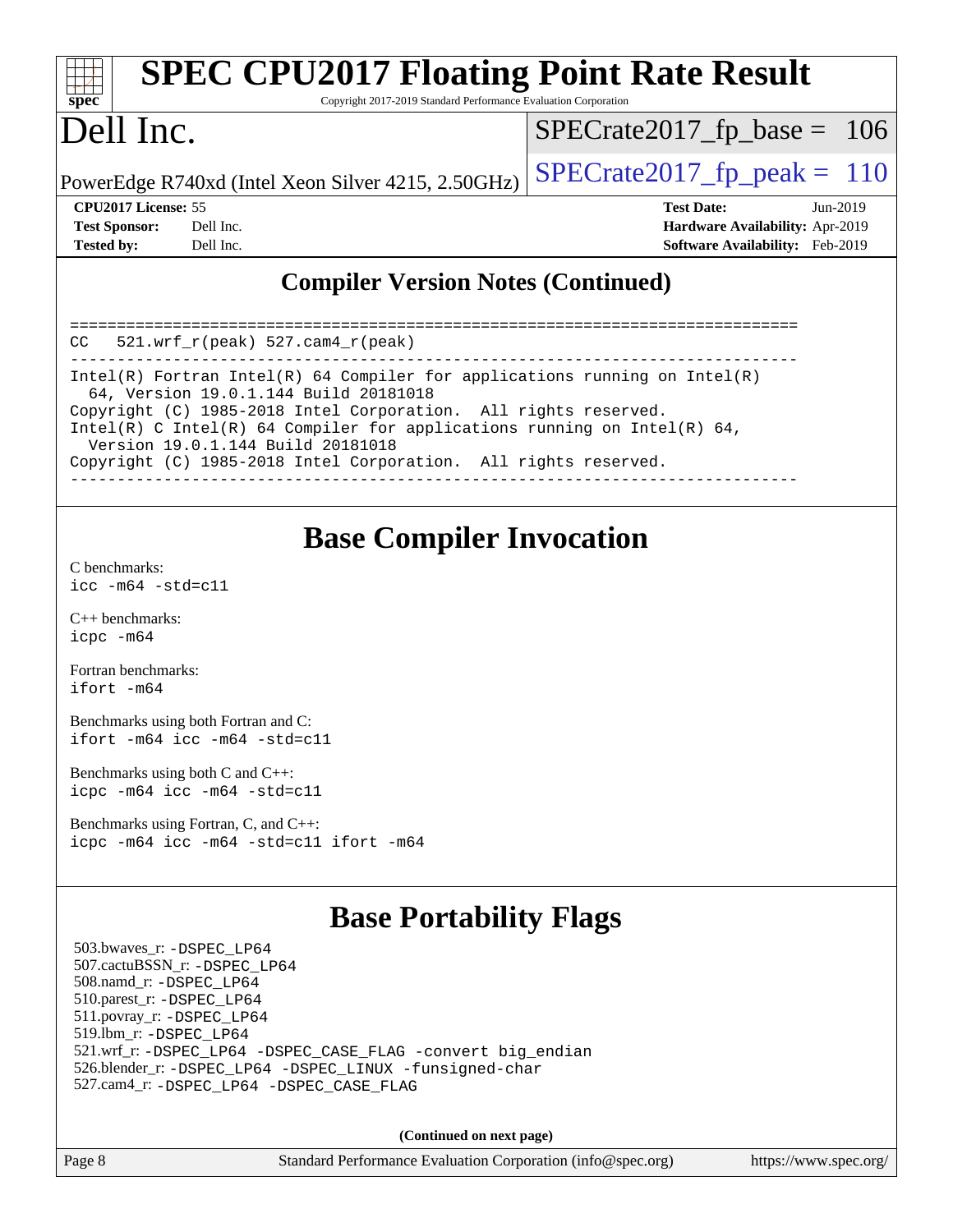#### **[spec](http://www.spec.org/) [SPEC CPU2017 Floating Point Rate Result](http://www.spec.org/auto/cpu2017/Docs/result-fields.html#SPECCPU2017FloatingPointRateResult)** Copyright 2017-2019 Standard Performance Evaluation Corporation Dell Inc. PowerEdge R740xd (Intel Xeon Silver 4215, 2.50GHz)  $\left|$  [SPECrate2017\\_fp\\_peak =](http://www.spec.org/auto/cpu2017/Docs/result-fields.html#SPECrate2017fppeak) 110  $SPECTate2017_fp\_base = 106$ **[CPU2017 License:](http://www.spec.org/auto/cpu2017/Docs/result-fields.html#CPU2017License)** 55 **[Test Date:](http://www.spec.org/auto/cpu2017/Docs/result-fields.html#TestDate)** Jun-2019 **[Test Sponsor:](http://www.spec.org/auto/cpu2017/Docs/result-fields.html#TestSponsor)** Dell Inc. **[Hardware Availability:](http://www.spec.org/auto/cpu2017/Docs/result-fields.html#HardwareAvailability)** Apr-2019

**[Tested by:](http://www.spec.org/auto/cpu2017/Docs/result-fields.html#Testedby)** Dell Inc. **[Software Availability:](http://www.spec.org/auto/cpu2017/Docs/result-fields.html#SoftwareAvailability)** Feb-2019

# **[Base Portability Flags \(Continued\)](http://www.spec.org/auto/cpu2017/Docs/result-fields.html#BasePortabilityFlags)**

 538.imagick\_r: [-DSPEC\\_LP64](http://www.spec.org/cpu2017/results/res2019q3/cpu2017-20190624-15453.flags.html#suite_basePORTABILITY538_imagick_r_DSPEC_LP64) 544.nab\_r: [-DSPEC\\_LP64](http://www.spec.org/cpu2017/results/res2019q3/cpu2017-20190624-15453.flags.html#suite_basePORTABILITY544_nab_r_DSPEC_LP64) 549.fotonik3d\_r: [-DSPEC\\_LP64](http://www.spec.org/cpu2017/results/res2019q3/cpu2017-20190624-15453.flags.html#suite_basePORTABILITY549_fotonik3d_r_DSPEC_LP64) 554.roms\_r: [-DSPEC\\_LP64](http://www.spec.org/cpu2017/results/res2019q3/cpu2017-20190624-15453.flags.html#suite_basePORTABILITY554_roms_r_DSPEC_LP64)

## **[Base Optimization Flags](http://www.spec.org/auto/cpu2017/Docs/result-fields.html#BaseOptimizationFlags)**

[C benchmarks](http://www.spec.org/auto/cpu2017/Docs/result-fields.html#Cbenchmarks):

[-xCORE-AVX2](http://www.spec.org/cpu2017/results/res2019q3/cpu2017-20190624-15453.flags.html#user_CCbase_f-xCORE-AVX2) [-ipo](http://www.spec.org/cpu2017/results/res2019q3/cpu2017-20190624-15453.flags.html#user_CCbase_f-ipo) [-O3](http://www.spec.org/cpu2017/results/res2019q3/cpu2017-20190624-15453.flags.html#user_CCbase_f-O3) [-no-prec-div](http://www.spec.org/cpu2017/results/res2019q3/cpu2017-20190624-15453.flags.html#user_CCbase_f-no-prec-div) [-qopt-prefetch](http://www.spec.org/cpu2017/results/res2019q3/cpu2017-20190624-15453.flags.html#user_CCbase_f-qopt-prefetch) [-ffinite-math-only](http://www.spec.org/cpu2017/results/res2019q3/cpu2017-20190624-15453.flags.html#user_CCbase_f_finite_math_only_cb91587bd2077682c4b38af759c288ed7c732db004271a9512da14a4f8007909a5f1427ecbf1a0fb78ff2a814402c6114ac565ca162485bbcae155b5e4258871) [-qopt-mem-layout-trans=4](http://www.spec.org/cpu2017/results/res2019q3/cpu2017-20190624-15453.flags.html#user_CCbase_f-qopt-mem-layout-trans_fa39e755916c150a61361b7846f310bcdf6f04e385ef281cadf3647acec3f0ae266d1a1d22d972a7087a248fd4e6ca390a3634700869573d231a252c784941a8) [C++ benchmarks:](http://www.spec.org/auto/cpu2017/Docs/result-fields.html#CXXbenchmarks)

```
-xCORE-AVX2 -ipo -O3 -no-prec-div -qopt-prefetch -ffinite-math-only
-qopt-mem-layout-trans=4
```
[Fortran benchmarks](http://www.spec.org/auto/cpu2017/Docs/result-fields.html#Fortranbenchmarks):

[-xCORE-AVX2](http://www.spec.org/cpu2017/results/res2019q3/cpu2017-20190624-15453.flags.html#user_FCbase_f-xCORE-AVX2) [-ipo](http://www.spec.org/cpu2017/results/res2019q3/cpu2017-20190624-15453.flags.html#user_FCbase_f-ipo) [-O3](http://www.spec.org/cpu2017/results/res2019q3/cpu2017-20190624-15453.flags.html#user_FCbase_f-O3) [-no-prec-div](http://www.spec.org/cpu2017/results/res2019q3/cpu2017-20190624-15453.flags.html#user_FCbase_f-no-prec-div) [-qopt-prefetch](http://www.spec.org/cpu2017/results/res2019q3/cpu2017-20190624-15453.flags.html#user_FCbase_f-qopt-prefetch) [-ffinite-math-only](http://www.spec.org/cpu2017/results/res2019q3/cpu2017-20190624-15453.flags.html#user_FCbase_f_finite_math_only_cb91587bd2077682c4b38af759c288ed7c732db004271a9512da14a4f8007909a5f1427ecbf1a0fb78ff2a814402c6114ac565ca162485bbcae155b5e4258871) [-qopt-mem-layout-trans=4](http://www.spec.org/cpu2017/results/res2019q3/cpu2017-20190624-15453.flags.html#user_FCbase_f-qopt-mem-layout-trans_fa39e755916c150a61361b7846f310bcdf6f04e385ef281cadf3647acec3f0ae266d1a1d22d972a7087a248fd4e6ca390a3634700869573d231a252c784941a8) [-auto](http://www.spec.org/cpu2017/results/res2019q3/cpu2017-20190624-15453.flags.html#user_FCbase_f-auto) [-nostandard-realloc-lhs](http://www.spec.org/cpu2017/results/res2019q3/cpu2017-20190624-15453.flags.html#user_FCbase_f_2003_std_realloc_82b4557e90729c0f113870c07e44d33d6f5a304b4f63d4c15d2d0f1fab99f5daaed73bdb9275d9ae411527f28b936061aa8b9c8f2d63842963b95c9dd6426b8a) [-align array32byte](http://www.spec.org/cpu2017/results/res2019q3/cpu2017-20190624-15453.flags.html#user_FCbase_align_array32byte_b982fe038af199962ba9a80c053b8342c548c85b40b8e86eb3cc33dee0d7986a4af373ac2d51c3f7cf710a18d62fdce2948f201cd044323541f22fc0fffc51b6)

[Benchmarks using both Fortran and C](http://www.spec.org/auto/cpu2017/Docs/result-fields.html#BenchmarksusingbothFortranandC): [-xCORE-AVX2](http://www.spec.org/cpu2017/results/res2019q3/cpu2017-20190624-15453.flags.html#user_CC_FCbase_f-xCORE-AVX2) [-ipo](http://www.spec.org/cpu2017/results/res2019q3/cpu2017-20190624-15453.flags.html#user_CC_FCbase_f-ipo) [-O3](http://www.spec.org/cpu2017/results/res2019q3/cpu2017-20190624-15453.flags.html#user_CC_FCbase_f-O3) [-no-prec-div](http://www.spec.org/cpu2017/results/res2019q3/cpu2017-20190624-15453.flags.html#user_CC_FCbase_f-no-prec-div) [-qopt-prefetch](http://www.spec.org/cpu2017/results/res2019q3/cpu2017-20190624-15453.flags.html#user_CC_FCbase_f-qopt-prefetch) [-ffinite-math-only](http://www.spec.org/cpu2017/results/res2019q3/cpu2017-20190624-15453.flags.html#user_CC_FCbase_f_finite_math_only_cb91587bd2077682c4b38af759c288ed7c732db004271a9512da14a4f8007909a5f1427ecbf1a0fb78ff2a814402c6114ac565ca162485bbcae155b5e4258871) [-qopt-mem-layout-trans=4](http://www.spec.org/cpu2017/results/res2019q3/cpu2017-20190624-15453.flags.html#user_CC_FCbase_f-qopt-mem-layout-trans_fa39e755916c150a61361b7846f310bcdf6f04e385ef281cadf3647acec3f0ae266d1a1d22d972a7087a248fd4e6ca390a3634700869573d231a252c784941a8) [-auto](http://www.spec.org/cpu2017/results/res2019q3/cpu2017-20190624-15453.flags.html#user_CC_FCbase_f-auto) [-nostandard-realloc-lhs](http://www.spec.org/cpu2017/results/res2019q3/cpu2017-20190624-15453.flags.html#user_CC_FCbase_f_2003_std_realloc_82b4557e90729c0f113870c07e44d33d6f5a304b4f63d4c15d2d0f1fab99f5daaed73bdb9275d9ae411527f28b936061aa8b9c8f2d63842963b95c9dd6426b8a) [-align array32byte](http://www.spec.org/cpu2017/results/res2019q3/cpu2017-20190624-15453.flags.html#user_CC_FCbase_align_array32byte_b982fe038af199962ba9a80c053b8342c548c85b40b8e86eb3cc33dee0d7986a4af373ac2d51c3f7cf710a18d62fdce2948f201cd044323541f22fc0fffc51b6)

[Benchmarks using both C and C++](http://www.spec.org/auto/cpu2017/Docs/result-fields.html#BenchmarksusingbothCandCXX): [-xCORE-AVX2](http://www.spec.org/cpu2017/results/res2019q3/cpu2017-20190624-15453.flags.html#user_CC_CXXbase_f-xCORE-AVX2) [-ipo](http://www.spec.org/cpu2017/results/res2019q3/cpu2017-20190624-15453.flags.html#user_CC_CXXbase_f-ipo) [-O3](http://www.spec.org/cpu2017/results/res2019q3/cpu2017-20190624-15453.flags.html#user_CC_CXXbase_f-O3) [-no-prec-div](http://www.spec.org/cpu2017/results/res2019q3/cpu2017-20190624-15453.flags.html#user_CC_CXXbase_f-no-prec-div) [-qopt-prefetch](http://www.spec.org/cpu2017/results/res2019q3/cpu2017-20190624-15453.flags.html#user_CC_CXXbase_f-qopt-prefetch) [-ffinite-math-only](http://www.spec.org/cpu2017/results/res2019q3/cpu2017-20190624-15453.flags.html#user_CC_CXXbase_f_finite_math_only_cb91587bd2077682c4b38af759c288ed7c732db004271a9512da14a4f8007909a5f1427ecbf1a0fb78ff2a814402c6114ac565ca162485bbcae155b5e4258871) [-qopt-mem-layout-trans=4](http://www.spec.org/cpu2017/results/res2019q3/cpu2017-20190624-15453.flags.html#user_CC_CXXbase_f-qopt-mem-layout-trans_fa39e755916c150a61361b7846f310bcdf6f04e385ef281cadf3647acec3f0ae266d1a1d22d972a7087a248fd4e6ca390a3634700869573d231a252c784941a8)

[Benchmarks using Fortran, C, and C++:](http://www.spec.org/auto/cpu2017/Docs/result-fields.html#BenchmarksusingFortranCandCXX) [-xCORE-AVX2](http://www.spec.org/cpu2017/results/res2019q3/cpu2017-20190624-15453.flags.html#user_CC_CXX_FCbase_f-xCORE-AVX2) [-ipo](http://www.spec.org/cpu2017/results/res2019q3/cpu2017-20190624-15453.flags.html#user_CC_CXX_FCbase_f-ipo) [-O3](http://www.spec.org/cpu2017/results/res2019q3/cpu2017-20190624-15453.flags.html#user_CC_CXX_FCbase_f-O3) [-no-prec-div](http://www.spec.org/cpu2017/results/res2019q3/cpu2017-20190624-15453.flags.html#user_CC_CXX_FCbase_f-no-prec-div) [-qopt-prefetch](http://www.spec.org/cpu2017/results/res2019q3/cpu2017-20190624-15453.flags.html#user_CC_CXX_FCbase_f-qopt-prefetch) [-ffinite-math-only](http://www.spec.org/cpu2017/results/res2019q3/cpu2017-20190624-15453.flags.html#user_CC_CXX_FCbase_f_finite_math_only_cb91587bd2077682c4b38af759c288ed7c732db004271a9512da14a4f8007909a5f1427ecbf1a0fb78ff2a814402c6114ac565ca162485bbcae155b5e4258871) [-qopt-mem-layout-trans=4](http://www.spec.org/cpu2017/results/res2019q3/cpu2017-20190624-15453.flags.html#user_CC_CXX_FCbase_f-qopt-mem-layout-trans_fa39e755916c150a61361b7846f310bcdf6f04e385ef281cadf3647acec3f0ae266d1a1d22d972a7087a248fd4e6ca390a3634700869573d231a252c784941a8) [-auto](http://www.spec.org/cpu2017/results/res2019q3/cpu2017-20190624-15453.flags.html#user_CC_CXX_FCbase_f-auto) [-nostandard-realloc-lhs](http://www.spec.org/cpu2017/results/res2019q3/cpu2017-20190624-15453.flags.html#user_CC_CXX_FCbase_f_2003_std_realloc_82b4557e90729c0f113870c07e44d33d6f5a304b4f63d4c15d2d0f1fab99f5daaed73bdb9275d9ae411527f28b936061aa8b9c8f2d63842963b95c9dd6426b8a) [-align array32byte](http://www.spec.org/cpu2017/results/res2019q3/cpu2017-20190624-15453.flags.html#user_CC_CXX_FCbase_align_array32byte_b982fe038af199962ba9a80c053b8342c548c85b40b8e86eb3cc33dee0d7986a4af373ac2d51c3f7cf710a18d62fdce2948f201cd044323541f22fc0fffc51b6)

# **[Peak Compiler Invocation](http://www.spec.org/auto/cpu2017/Docs/result-fields.html#PeakCompilerInvocation)**

[C benchmarks](http://www.spec.org/auto/cpu2017/Docs/result-fields.html#Cbenchmarks): [icc -m64 -std=c11](http://www.spec.org/cpu2017/results/res2019q3/cpu2017-20190624-15453.flags.html#user_CCpeak_intel_icc_64bit_c11_33ee0cdaae7deeeab2a9725423ba97205ce30f63b9926c2519791662299b76a0318f32ddfffdc46587804de3178b4f9328c46fa7c2b0cd779d7a61945c91cd35)

[C++ benchmarks:](http://www.spec.org/auto/cpu2017/Docs/result-fields.html#CXXbenchmarks) [icpc -m64](http://www.spec.org/cpu2017/results/res2019q3/cpu2017-20190624-15453.flags.html#user_CXXpeak_intel_icpc_64bit_4ecb2543ae3f1412ef961e0650ca070fec7b7afdcd6ed48761b84423119d1bf6bdf5cad15b44d48e7256388bc77273b966e5eb805aefd121eb22e9299b2ec9d9)

**(Continued on next page)**

Page 9 Standard Performance Evaluation Corporation [\(info@spec.org\)](mailto:info@spec.org) <https://www.spec.org/>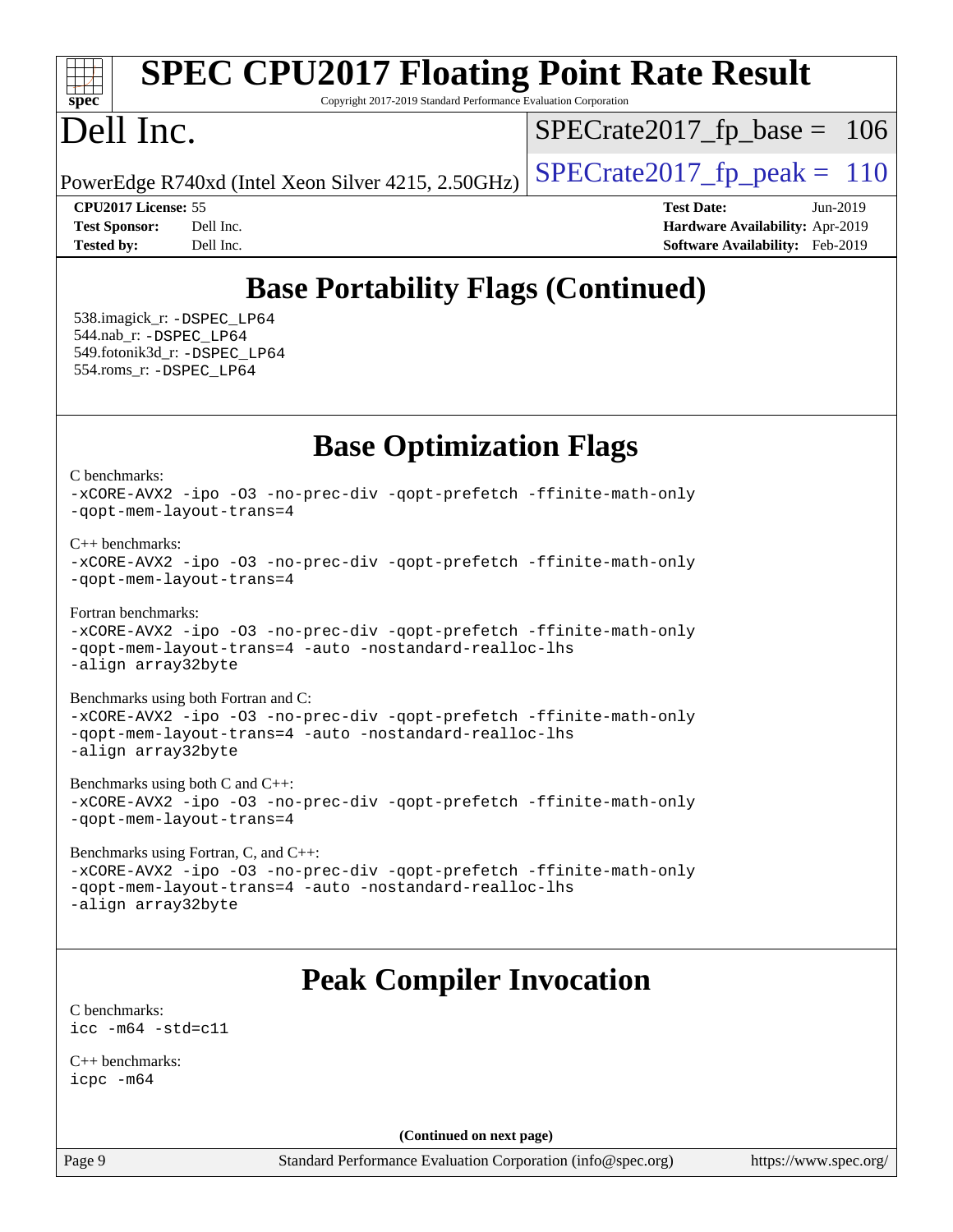|                                                                         | <b>SPEC CPU2017 Floating Point Rate Result</b>     |                                        |  |  |  |
|-------------------------------------------------------------------------|----------------------------------------------------|----------------------------------------|--|--|--|
| Spec<br>Copyright 2017-2019 Standard Performance Evaluation Corporation |                                                    |                                        |  |  |  |
| Dell Inc.                                                               |                                                    | $SPECrate2017_fp\_base = 106$          |  |  |  |
|                                                                         | PowerEdge R740xd (Intel Xeon Silver 4215, 2.50GHz) | $SPECrate2017_fp\_peak = 110$          |  |  |  |
| <b>CPU2017 License: 55</b>                                              |                                                    | <b>Test Date:</b><br>$Jun-2019$        |  |  |  |
| <b>Test Sponsor:</b>                                                    | Dell Inc.                                          | Hardware Availability: Apr-2019        |  |  |  |
| <b>Tested by:</b>                                                       | Dell Inc.                                          | <b>Software Availability:</b> Feb-2019 |  |  |  |
|                                                                         |                                                    |                                        |  |  |  |

# **[Peak Compiler Invocation \(Continued\)](http://www.spec.org/auto/cpu2017/Docs/result-fields.html#PeakCompilerInvocation)**

[Fortran benchmarks](http://www.spec.org/auto/cpu2017/Docs/result-fields.html#Fortranbenchmarks): [ifort -m64](http://www.spec.org/cpu2017/results/res2019q3/cpu2017-20190624-15453.flags.html#user_FCpeak_intel_ifort_64bit_24f2bb282fbaeffd6157abe4f878425411749daecae9a33200eee2bee2fe76f3b89351d69a8130dd5949958ce389cf37ff59a95e7a40d588e8d3a57e0c3fd751)

[Benchmarks using both Fortran and C](http://www.spec.org/auto/cpu2017/Docs/result-fields.html#BenchmarksusingbothFortranandC): [ifort -m64](http://www.spec.org/cpu2017/results/res2019q3/cpu2017-20190624-15453.flags.html#user_CC_FCpeak_intel_ifort_64bit_24f2bb282fbaeffd6157abe4f878425411749daecae9a33200eee2bee2fe76f3b89351d69a8130dd5949958ce389cf37ff59a95e7a40d588e8d3a57e0c3fd751) [icc -m64 -std=c11](http://www.spec.org/cpu2017/results/res2019q3/cpu2017-20190624-15453.flags.html#user_CC_FCpeak_intel_icc_64bit_c11_33ee0cdaae7deeeab2a9725423ba97205ce30f63b9926c2519791662299b76a0318f32ddfffdc46587804de3178b4f9328c46fa7c2b0cd779d7a61945c91cd35)

[Benchmarks using both C and C++](http://www.spec.org/auto/cpu2017/Docs/result-fields.html#BenchmarksusingbothCandCXX): [icpc -m64](http://www.spec.org/cpu2017/results/res2019q3/cpu2017-20190624-15453.flags.html#user_CC_CXXpeak_intel_icpc_64bit_4ecb2543ae3f1412ef961e0650ca070fec7b7afdcd6ed48761b84423119d1bf6bdf5cad15b44d48e7256388bc77273b966e5eb805aefd121eb22e9299b2ec9d9) [icc -m64 -std=c11](http://www.spec.org/cpu2017/results/res2019q3/cpu2017-20190624-15453.flags.html#user_CC_CXXpeak_intel_icc_64bit_c11_33ee0cdaae7deeeab2a9725423ba97205ce30f63b9926c2519791662299b76a0318f32ddfffdc46587804de3178b4f9328c46fa7c2b0cd779d7a61945c91cd35)

[Benchmarks using Fortran, C, and C++:](http://www.spec.org/auto/cpu2017/Docs/result-fields.html#BenchmarksusingFortranCandCXX) [icpc -m64](http://www.spec.org/cpu2017/results/res2019q3/cpu2017-20190624-15453.flags.html#user_CC_CXX_FCpeak_intel_icpc_64bit_4ecb2543ae3f1412ef961e0650ca070fec7b7afdcd6ed48761b84423119d1bf6bdf5cad15b44d48e7256388bc77273b966e5eb805aefd121eb22e9299b2ec9d9) [icc -m64 -std=c11](http://www.spec.org/cpu2017/results/res2019q3/cpu2017-20190624-15453.flags.html#user_CC_CXX_FCpeak_intel_icc_64bit_c11_33ee0cdaae7deeeab2a9725423ba97205ce30f63b9926c2519791662299b76a0318f32ddfffdc46587804de3178b4f9328c46fa7c2b0cd779d7a61945c91cd35) [ifort -m64](http://www.spec.org/cpu2017/results/res2019q3/cpu2017-20190624-15453.flags.html#user_CC_CXX_FCpeak_intel_ifort_64bit_24f2bb282fbaeffd6157abe4f878425411749daecae9a33200eee2bee2fe76f3b89351d69a8130dd5949958ce389cf37ff59a95e7a40d588e8d3a57e0c3fd751)

### **[Peak Portability Flags](http://www.spec.org/auto/cpu2017/Docs/result-fields.html#PeakPortabilityFlags)**

Same as Base Portability Flags

## **[Peak Optimization Flags](http://www.spec.org/auto/cpu2017/Docs/result-fields.html#PeakOptimizationFlags)**

[C benchmarks](http://www.spec.org/auto/cpu2017/Docs/result-fields.html#Cbenchmarks):

```
 519.lbm_r: -prof-gen(pass 1) -prof-use(pass 2) -ipo -xCORE-AVX2 -O3
-no-prec-div -qopt-prefetch -ffinite-math-only
-qopt-mem-layout-trans=4
```

```
 538.imagick_r: -xCORE-AVX2 -ipo -O3 -no-prec-div -qopt-prefetch
-ffinite-math-only -qopt-mem-layout-trans=4
```
544.nab\_r: Same as 538.imagick\_r

[C++ benchmarks:](http://www.spec.org/auto/cpu2017/Docs/result-fields.html#CXXbenchmarks)

```
 508.namd_r: -prof-gen(pass 1) -prof-use(pass 2) -ipo -xCORE-AVX2 -O3
-no-prec-div -qopt-prefetch -ffinite-math-only
-qopt-mem-layout-trans=4
```

```
 510.parest_r: -xCORE-AVX2 -ipo -O3 -no-prec-div -qopt-prefetch
-ffinite-math-only -qopt-mem-layout-trans=4
```
[Fortran benchmarks](http://www.spec.org/auto/cpu2017/Docs/result-fields.html#Fortranbenchmarks):

```
 503.bwaves_r: -xCORE-AVX2 -ipo -O3 -no-prec-div -qopt-prefetch
-ffinite-math-only -qopt-mem-layout-trans=4 -auto
```
**(Continued on next page)**